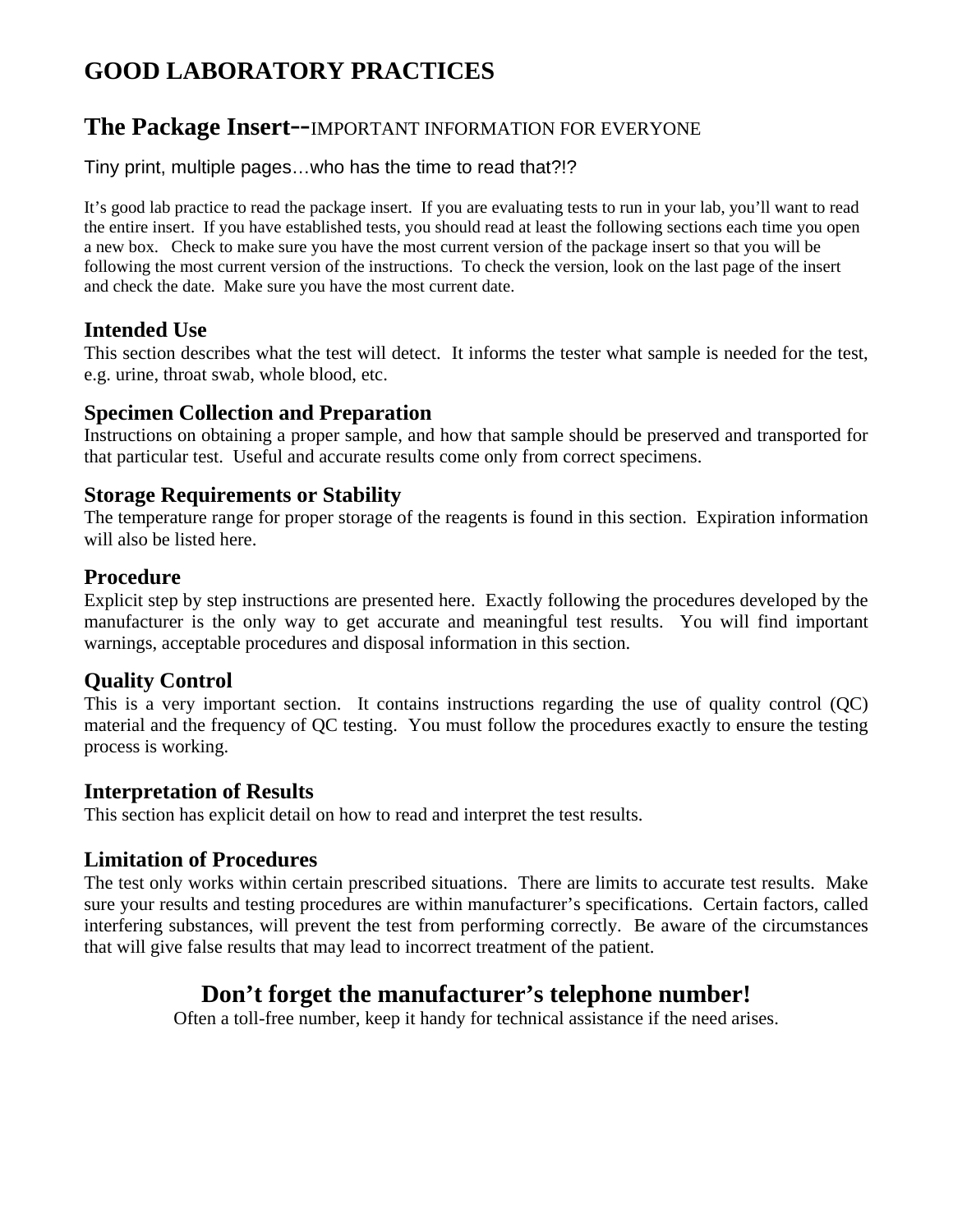- 1) Keep the manufacturer's product insert for the laboratory test in use and be sure it is available to the testing personnel. Use the manufacturer's product insert for the kit currently in use; do not use old product inserts.
- 2) Follow the manufacturer's instructions for specimen collection and handling.
	- a) Are specimens stored at the proper temperature?
	- b) Are the appropriate collection containers used?
- 3) Be sure to properly identify the patient.
	- a) Does the name on the test requisition (or prescription) match the patient's name?
	- b) Does the name on the patient's chart match the name on the patient's identification?
	- c) If more than one patient is present with the same first and last name, how do you determine which one is the test patient? (Look for possible gender differences, social security number, patient identification number, birthdates, different middle name, and relevance of the test to the patient's history).
- 4) Be sure to label the patient's specimen for testing with an identifier unique to each patient.
- 5) Inform the patient of any test preparation such as fasting, clean catch urines, etc.
- 6) Read the product insert **prior** to performing a test.
	- a) Become familiar with the test procedure.
	- b) **Study** each step and perform them in the proper order.
	- c) Know the time required for performing the test and achieving the optimal result.
	- d) Be sure to have all of the required reagents and equipment ready **before** actually performing the test.
	- e) Be able to recognize when the test is finished e.g. will there be a blue plus or minus sign against a white background?
	- f) Follow the manufacturer's instructions and when a new kit is opened, perform the quality control to be sure that the kit works prior to testing patient samples.
- 7) Follow the storage requirements for the test kit. If the kit can be stored at room temperature but this changes the expiration date, write the new expiration date on the kit.
- 8) Do not mix components of different kits!
- 9) Record the patients' test results in the proper place, such as the patient's chart or the laboratory test log, but not on unidentified post-it notes or pieces of scrap paper that can be misplaced.
	- a) Record the results according to the instructions in the manufacturer's product insert.
	- b) If it's a qualitative test, spell out **positive**/**negative or pos/neg** because symbolic representations can be altered (the – can be altered to  $a +$ ).
	- c) Include the name of the test, the date the test was performed, and the initials of the testing personnel in the test record. Include the calendar year in the date.
	- d) If the same test is performed on a patient multiple times in one day, include the time of each test.

10) Perform any instrument maintenance as directed by the manufacturer.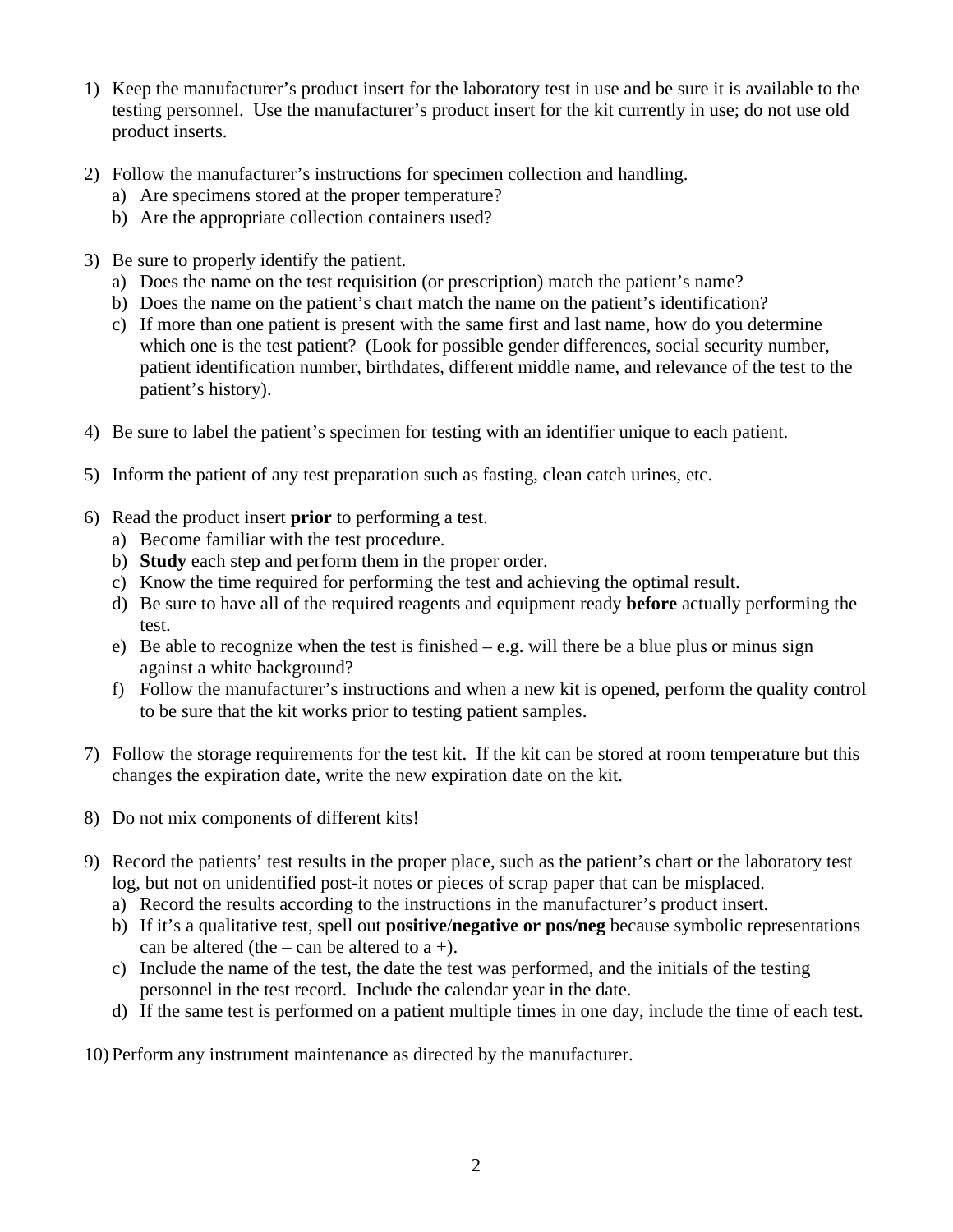#### **GLOSSARY**

- 1) **CLIA** means the Clinical Laboratory Improvement Amendments of 1988.
- 2) **Certificate of waiver (COW)** allows a facility to do only waived tests.
- 3) **PPMP Certificate** allows qualified providers to do waived testing and certain microscopic examinations during the patients' visit.
- 4) **Certificate of registration or registration certificate** means a certificate issued to a laboratory that enables the entity to conduct moderate or high complexity laboratory testing or both until the entity is determined to be in compliance through a survey by the Centers for Medicare and Medicaid Services (CMS) or its agent; or in accordance with Sec. 493.57 to an entity that is accredited by an approved accreditation organization.
- 5) **HHS** means the Department of Health and Human Services, or its designee.
- 6) **Kit** means all components of a test that are packaged together.
- 7) **Laboratory** means a facility for the examination of materials derived from the human body for the purpose of providing information for the diagnosis, prevention, or treatment of any disease or impairment of, or the assessment of the health of, human beings. These examinations also include procedures to determine, measure, or otherwise describe the presence or absence of various substances or organisms in the body. Facilities only collecting or preparing specimens (or both) or only serving as a mailing service and not performing testing are not considered laboratories.
- 8) **MedWatch**: FDA service for health care facilities to voluntarily report a serious adverse event or product problem that the user suspects is associated with a drug or medical device used, prescribed, or dispensed.

Online: www.fda.gov/medwatch/report/hcp.htm Phone: 1-800-FDA-1088

- 9) **A pipet/pipette** is a narrow, usually calibrated glass or plastic tube into which small amounts of liquid are suctioned for transfer or measurement.
- **10) Plasma** is the usually clear, yellowish fluid portion of blood, lymph, or intramuscular fluid in which cells are suspended. It is the fluid produced when a blood specimen is collected in a vacuum tube with anticoagulant.
- **11) Serum** is the usually clear yellowish fluid obtained upon separating whole blood into its solid and liquid components after it has been allowed to clot. Also called blood serum.
- **12) A reagent** is a substance or material or ingredient used in a lab test to detect, measure, examine, or produce other substances.
- **13) Controls** are materials with known values of the substance measured that help the laboratory achieve accurate and reliable testing by checking if the test system is working. **Controls**, also known as **quality control material**, are external or internal. **External controls** are usually a liquid and are processed or tested in the same manner as a patient specimen. **Internal** or **procedural controls** are indicators that the test procedure was performed in the proper order.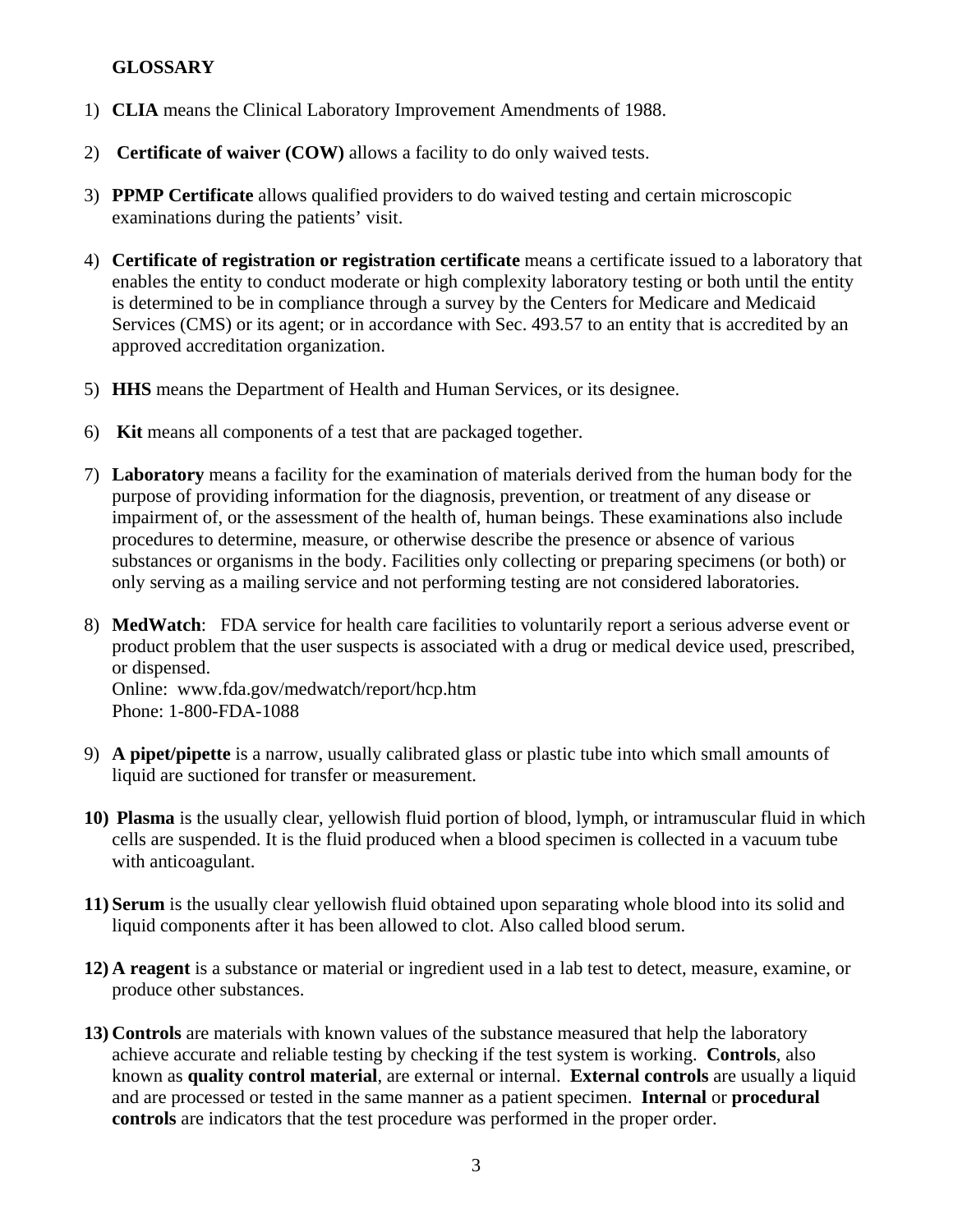- **14) Quality Control (QC)** procedures help to ensure the excellence of the patient testing. If the QC results are not within the prescribed range or the expected pattern, then the laboratory cannot be sure that the patients test results are accurate and reliable. **See Controls above.**
- **15) Quality Assessment (QA)** is the laboratory's self-examination of the specimen collection, testing, and test reporting processes. What does the laboratory do to **assure accurate results**? Ten recommended QA questions to ask are:
	- • **Are the patients and specimens properly identified?**
	- **Are the patients' charts up-to-date with the proper patient test information?**
	- **Is the quality control performed and documented?**
	- **Did the laboratory get the right answers for the quality control?**
	- **Do the waived test results correlate with the patients' history or symptoms?**
	- **Are there any complaints about the laboratory testing?**
	- **Are the testing personnel trained prior to performing laboratory testing?**
	- **Are there periodic discussions about laboratory concerns?**
- **16) Screening tests** initial tests to determine if a disease or medical condition exists.
- **17) Diagnostic tests**  tests to identify a disease or medical condition that exists in a patient.
- **18) Monitoring tests**  once a patient is diagnosed with a disease or medical condition, these tests help the clinician keep track of the patient's specific medical condition or response to treatment on a periodic basis.

**19) Routine order of draw** (when the laboratory collects more than one tube of blood at a time on a patient):

- Blood culture tube
- Non-additive serum tube
- Citrate tube
- SST (serum separator tube), plastic serum tube
- Heparin tube
- EDTA tube
- Glycolytic inhibitor tube

Please consult with the reference laboratory for specific specimen collection requirements.

**20) Package Insert** – Instructions included by the manufacturer in the kit or test package. Read these carefully each time a new kit is opened to check for changes in procedures or quality control. Retain the current package insert for reference. The language used to convey the instructions is important. Words like 'always', 'shall', 'must', 'test', 'perform', 'do' and 'required' mean the instruction is regulatory and must be performed. 'Should' or 'recommend' mean the action is not regulatory, but it is good laboratory practice to perform those actions.